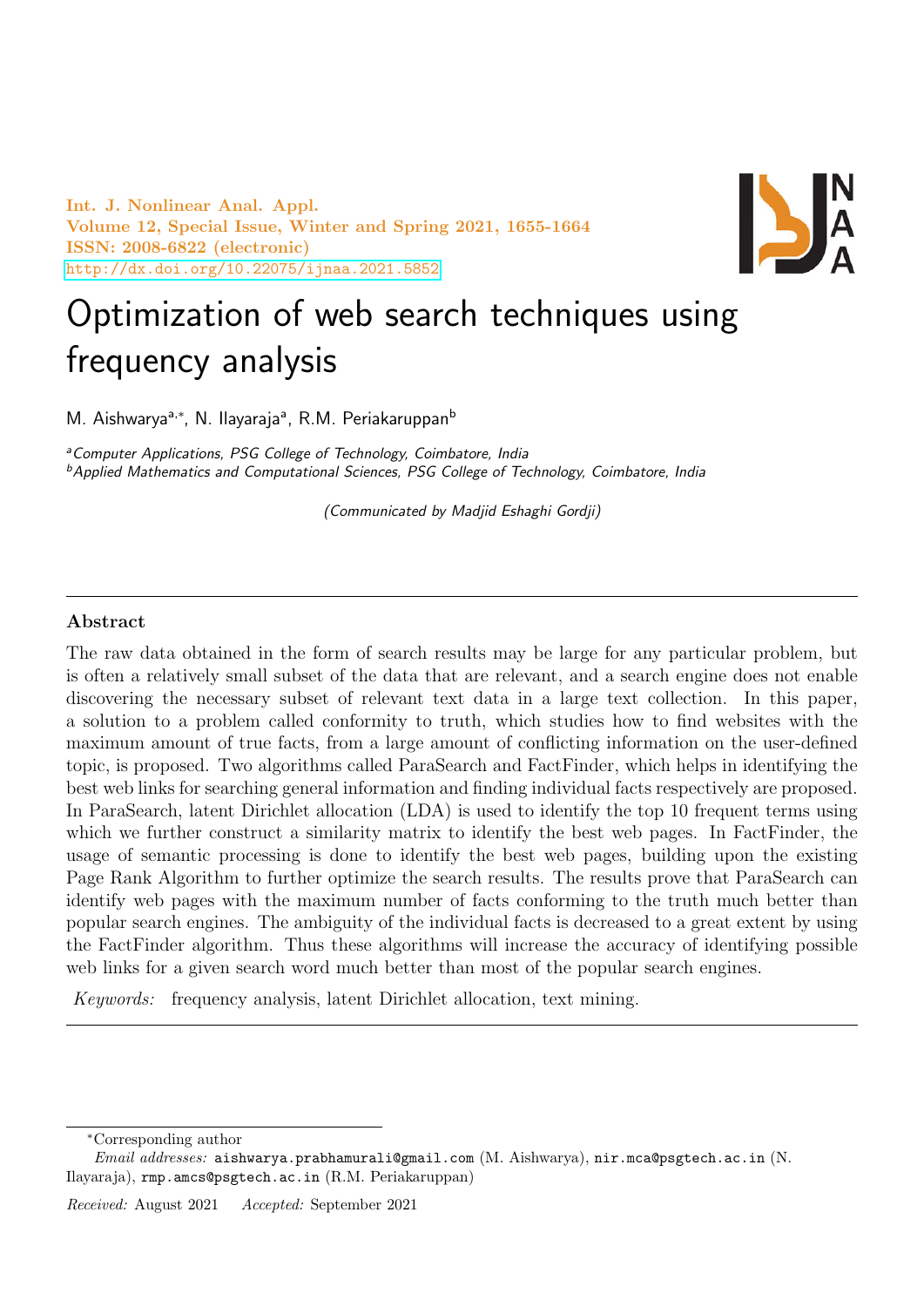<span id="page-1-0"></span>

| Web Site          | Height      |
|-------------------|-------------|
| Wikipedia.org     | 29,029 ft   |
| History.com       | $29,002$ ft |
| Britannica.com    | $29,035$ ft |
| Thedailybeast.com | $26,000$ ft |
| Independent.co.uk | $29,029$ ft |

Table 1: Conflicting data about height of Mount Everest

#### 1. Introduction

Text data are unique in that they are usually generated directly by humans rather than a computer system or sensors, and are thus especially valuable for discovering knowledge. The World Wide Web has a plethora of information both relevant and irrelevant to the subject being searched. For example, while searching for the word "raagas", people find results from a variety of pages ranging from the music site "raaga.com" to social networking profiles of people with last names matching the keyword, to some sites pertaining to the meaning of raaga.

Another case of information mismatch occurs while trying to find particular facts pertaining to a subject.

Example 1.1. Height of Mount Everest. While trying to ascertain the height of Mount Everest, we gathered varying values for the height. The conflicting information is projected below in table [1.](#page-1-0)

Referring a web page is done to obtain information about a certain subject. But when the web pages provide multiple pieces of information, how measure the correctness of it? Hence a solution for conformity to truth is presented, wherein the identification of the data which has the maximum probability of being the correct information is done.

Many algorithms like page rank algorithm [\[12\]](#page-8-0), Authority hub analysis [\[10\]](#page-8-1) or other general link based algorithm [\[4\]](#page-8-2) associate popular web pages pertaining to the subject. But the responsibility of discerning true facts from false facts is left undone.

This paper describes the conformity to truth problem and two algorithms FactFinder and ParaSearch are proposed along with its underlying framework, to eliminate the problem described to the maximum extent possible. These algorithms are more efficient in retrieving accurate information compared to the existing Page Rank.

The rest of the paper is organized as follows. Section [2](#page-1-1) briefs about the related works in this field. Section [3](#page-2-0) gives a brief overview of conformity to truth problem; Section [4](#page-2-1) presents ParaSearch and FactFinder, the proposed algorithms to increase the probability of identifying true and relevant information. Section [5](#page-6-0) presents the analysis of the algorithms. Finally Section [6](#page-8-3) concludes the paper with future work and additional comments.

#### <span id="page-1-1"></span>2. Related Works

Google's Page Rank [\[12\]](#page-8-0) as well as the authority hub analysis [\[10\]](#page-8-1) algorithms utilizes the hyperlinks to find the pages with high authorities. In page rank, the popularity of a page or the weight of a page is dependent on the number of its outbound links. A page having a large number of outbound links may not necessarily contain accurate information. In Authority hub analysis, the scope of the algorithm is limited only to broad topic queries like discerning some general information about a topic. Specific topic queries that detect some particular facts about a topic cannot be handled by the algorithm. The proposed system overcomes the disadvantages of both these systems.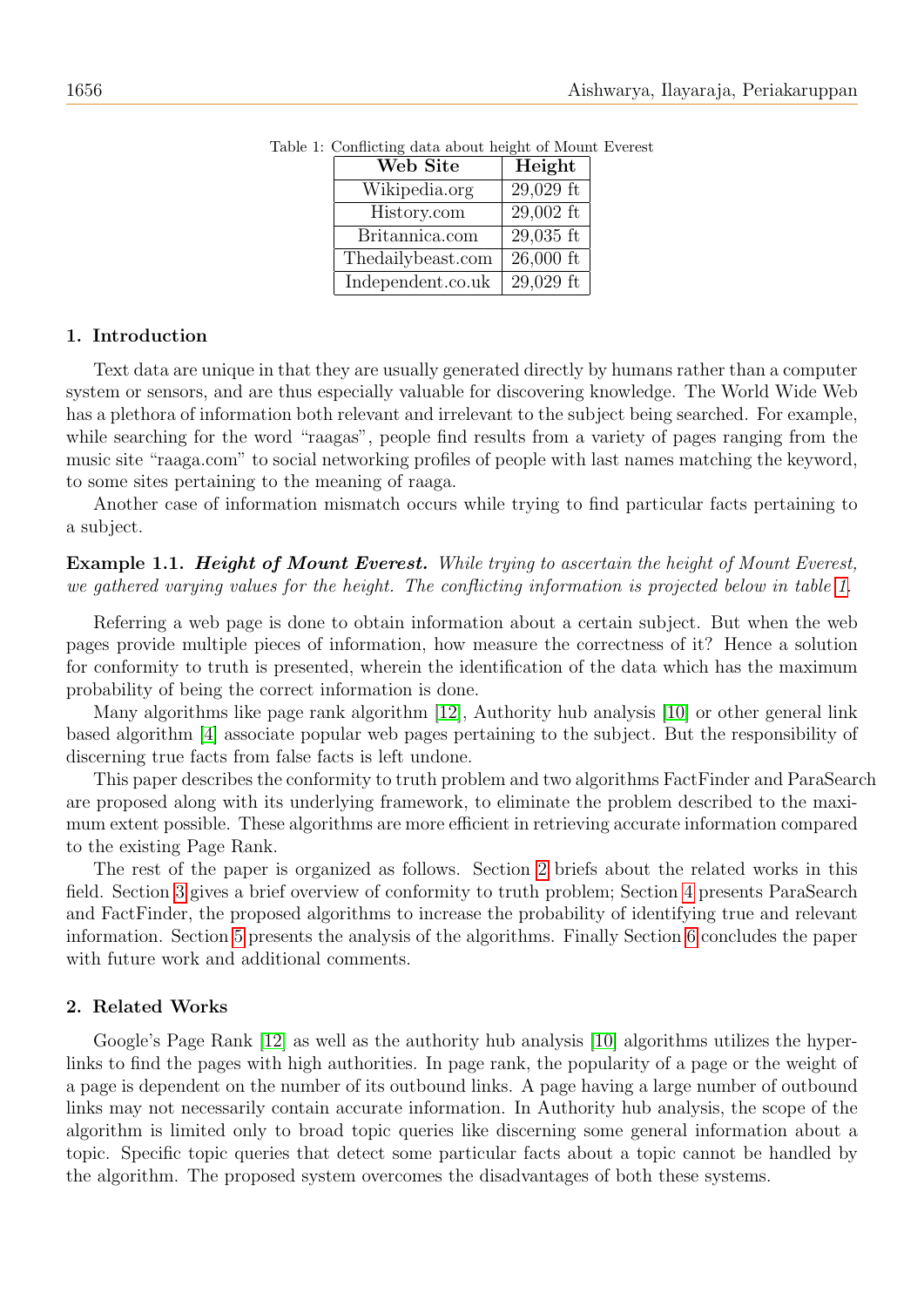#### <span id="page-2-0"></span>3. Conformity to Truth

Inconsistent information among different websites indicates potential data quality problems such as accuracy, completeness, timeliness, etc. This can mislead the user about the credibility of the information and will prevent the effective use of information [\[1\]](#page-8-4). To solve the problem of conformity to truth, it is assumed that the same information that is presented by multiple web sites has a much higher probability of being reliable. On this assumption FactFinder and ParaSearch algorithms try and identify websites whose information concurs with each other. The relevant original text data are examined to identify the relevant subset of data. To this subset both semantic and non-semantic methods are applied to mine data.

## <span id="page-2-1"></span>4. Proposed Algorithm

In order to improve the search results for both semantic and non-semantic query search in web sites Factfinder and Parasearch Algorithms are proposed and experiments have been conducted to show our algorithm out performs while returning search results.

#### 4.1. Factfinder and Parasearch Algorithms

Both ParaSearch and FactFinder algorithms utilize the search results provided by Googl[e](#page-2-2) (through its API). Based on whether the user wants to search for a fact or some generic information about the subject, the results obtained from Google are passed to FactFinder and ParaSearch algorithms respectively. These algorithms further refine the search so as to increase the probability of finding true data pertaining to the subject.

#### 4.2. ParaSearch Algorithm

The main utilization of ParaSearch algorithm is to retrieve links with maximum information pertaining to the subject. This algorithm also aims to maximize the veracity of the individual information in each link. We try to identify the web pages, which has a large number of facts or sentences pertaining to the topic to be trustworthy and each sentence is claimed to be trustworthy if it is present in multiple web pages. Xiaoxin yin et al [\[6\]](#page-8-5) showed that the truth finder assumption gives better results.

The methodology used in the algorithm consists of first obtaining the search results from Google (through its API) and using the links obtained, the corresponding text files are retrieved. To the text files obtained, we perform data cleaning in the form of stop words removal to prevent any stop words showing up as results in the topic wise key words obtained on applying LDA [\[3\]](#page-8-6). As discussed by Eduard et al [\[5\]](#page-8-7), stop words are words which do not convey any significant semantics to the texts or phrases they appear in. Latent Dirichlet allocation is a generative probabilistic model for document modeling and text classification. In the context of text modeling, the topic probabilities provide an explicit representation of a document.

Latent Dirichlet allocation is applied to the text documents. For a given documents, LDA can identify  $\theta$  number of topics. For each of the topics identified, it can identify  $\Phi$  number of words which indicate the topic. Hence the  $\theta$  value is set, which is indicative of the number of topics to be identified from each document as 1. The  $\Phi$  value which indicates the number of words per topic is set as 10. By applying LDA, the central topic of discussion of each web page is identified and for each of these topics, the top 10 keywords which act as indicators of the topic are also identified.

<span id="page-2-2"></span>www.google.com; gson 2.2.1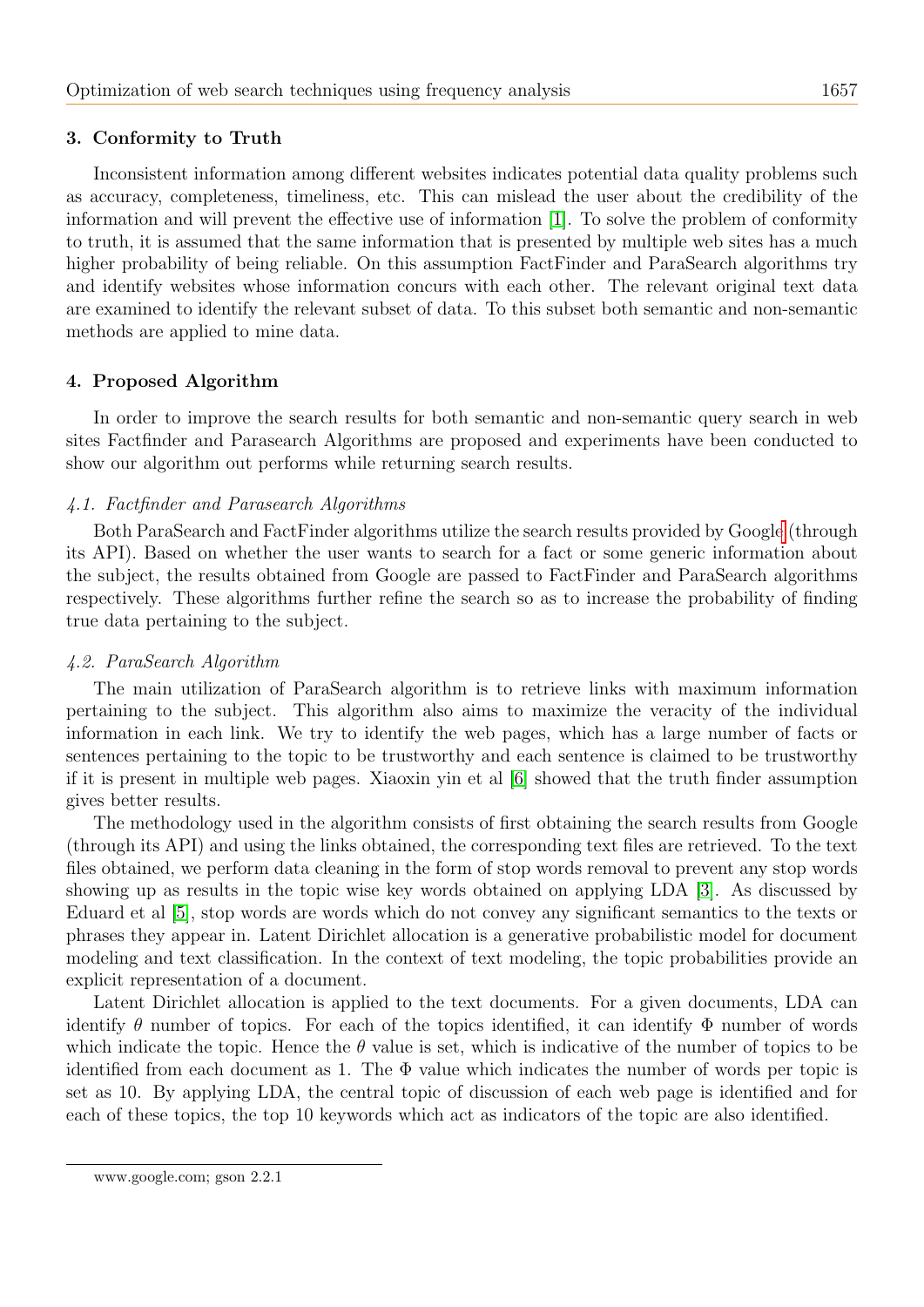| Table 2. Dailiple term comparison matrix for I arabearen argoritmii for tiie termiatavas |                   |  |          |       |
|------------------------------------------------------------------------------------------|-------------------|--|----------|-------|
|                                                                                          | Himalayas   mount |  | $\cdots$ | range |
| Document1 https://en.wikipedia.org/wiki/Himalayas                                        |                   |  |          |       |

<span id="page-3-1"></span>Table 2: Sample term comparison matrix for ParaSearch algorithm for the term Himalayas

A term frequency matrix or a tf [\[2\]](#page-8-8) is used as a means to measure information retrieval. A term frequency matrix or document term matrix is a matrix consisting of terms as column headings and documents as the row headings. Here the matrix is formed with the collaboration of all the key words obtained in the procedure as the column headings and in the text documents of the search results as the row headings.

Here the matrix values are considered as being binary valued, i.e. 1 if the term is present in the document, else 0. After the construction of the matrix, the row wise counts are calculated to check which document has the maximum number of terms present. Such documents have a high probability of having facts related to the search term. The equation for the count is given by [\(4.1\)](#page-3-0).

<span id="page-3-0"></span>
$$
Count_1 = \sum_{i=1}^{k} topic\ index[i] \tag{4.1}
$$

where  $k$  is the total number of terms identified from all the documents combined. Here we consider the matrix column to start from the indexing of 1, hence we start with  $i = 1$ .

By using topic word distribution of each link, an attempt is made to maintain the veracity of the facts, provided by the link. The links with maximum count value indicates that it has matched the maximum number of attributes (key words). This in turn is an indication of the fact that the majority of the information is present in the link. The output will be the top links with the highest count values in descending order.

Here in table [2,](#page-3-1) the topic indicator words of the searched word are shown. The stepwise algorithm for ParaSearch is as follows,

Step 1 Read the input.

Step 2 Based on the searched words (inputs) search for the related web pages.

Step 3 Based on the Page Rank algorithm retrieve top ten web page links.

Step 4 in the extracted sentences of each link,

- 1. Remove the whitespaces
- 2. Remove the tab spaces
- 3. Remove the punctuation marks
- 4. Remove the stop words(pronouns, conjunctions, etc.)
- 5. Transform the characters to lower case
- Step 5 We will obtain only the keywords in each link. Apply Latent Dirichlet allocation to obtain the top 10 keywords.
- Step 6 Using the keywords, form a dissimilarity matrix for all the links.
- Step 7 The dissimilarity matrix is formed in such a way that links are arranged row wise and the key words are arranged as attributes.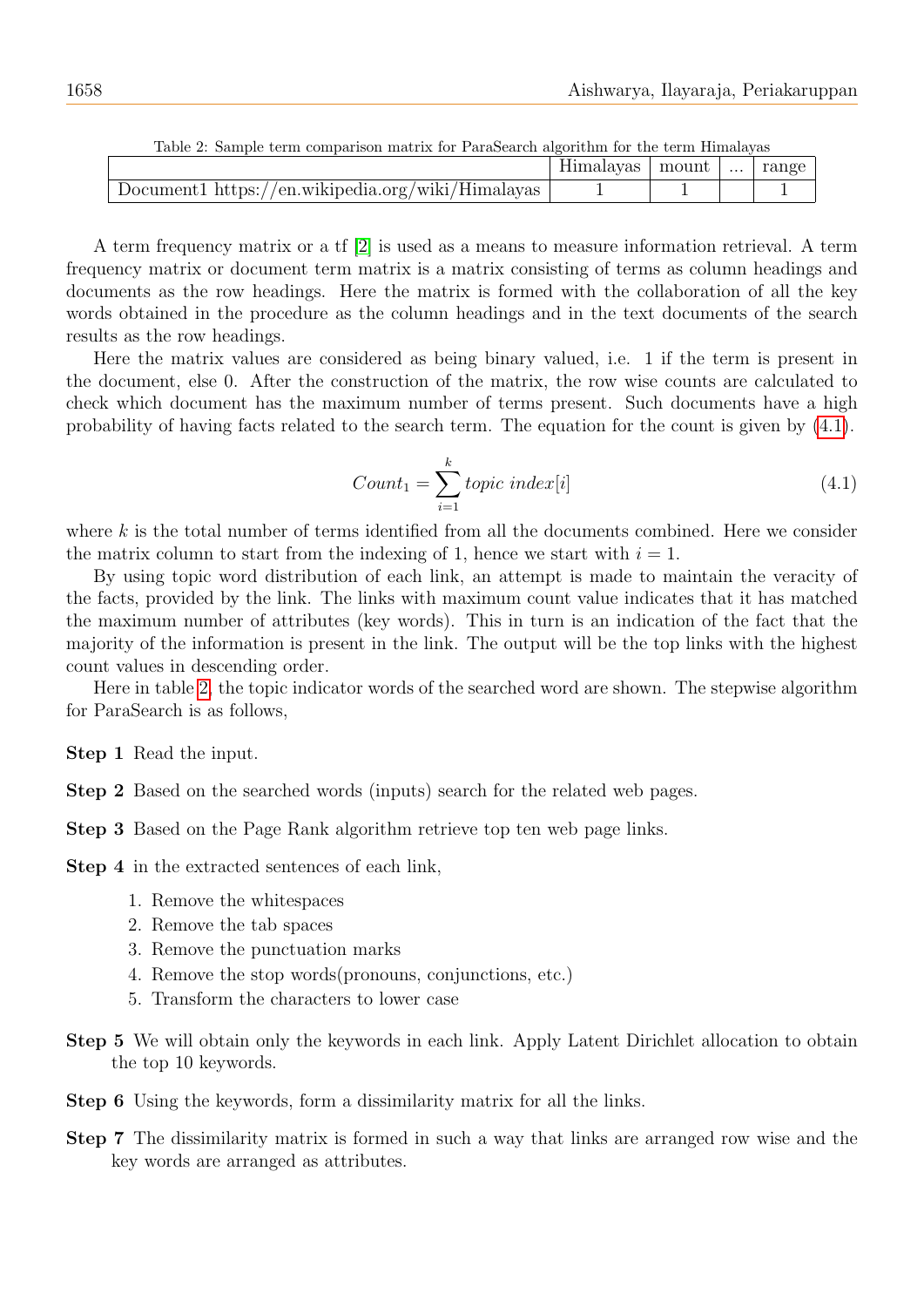- Step 8 The dissimilarity matrix is obtained by comparing each word in a link with other words in all other links.
- Step 9 Maintain a count in each row.

Step 10 Select five links which have highest count.

The number of pages considered from Google is the first ten results and the subsequent steps of the ParaSearch algorithm are performed on these results. Finally the top five results in the decreasing order of their count values obtained using the term comparison matrix are given as results.

#### 4.3. FactFinder Algorithm

The main utility of the fact finder also lies in identifying a fact defined by the subject. Natural language processing is used to obtain the required results. Fact finder algorithm is used if the user wants to identify a particular fact about some topic. For e.g.: What is the height of Mount Everest? Here the user wants to ascertain only the exact height value of the mountain. In such cases, this algorithm is used.

As in the previous section, the links are retrieved through Google (through its API), and subsequently the text contents are also retrieved. Here the assumption that a sentence having the maximum number of queried key words as a high probability is used. So to identify the maximum of key words, a simple function  $x/2$ , where x denotes the number of queried words is used. If a sentence has a match, it is selected, else rejected.

In some cases, owing to the presence of the personal pronouns, the need to make allowances in the searching arises. So the next sentence to the one previously retrieved is also considered. For example, Mount Everest also known as Sagarmatha and in Tibet as Chomolungma, is Earth's highest mountain. Its peak is 8,848 meters above sea level.

In the above example, it can be noted that the actual value of the height is not given in the first statement but in the second sentence, where the words Mount Everest is not present, but indicated by the presence of a pronoun "it". Due to this line of reasoning, both sentences containing the key words and the next sentence are retrieved for the analysis. As with the previous algorithm, the stop words from all the sentences so far retrieved are removed. As the stop words are basically conjunctions, pronouns or prepositions, the quality of the result is not affected [\[5\]](#page-8-7).

The user searched facts will be a subject or an object and that in turn will either be a noun or an adjective. As defined by Jurafsky, "noun includes the words for most people, places or things". Adjectives are "a class that includes many terms for properties or qualities". Based on these, nouns and adjectives can be extracted from the sentences so far retrieved using natural language processing. The term comparison matrix is formed using these nouns and adjectives, obtained from all the documents as the column headings and documents as the row headings. Same as in the previous algorithm the matrix values are binary with 1 if this term is present in the document and 0 if it is absent. The final count of each row is obtained as per equation [\(4.2\)](#page-4-0) given as follows:

<span id="page-4-0"></span>
$$
Count_2 = \sum_{i=1}^{k} matrix[i] \tag{4.2}
$$

Where  $k$  denotes the total number of nouns and adjectives found from all the documents. Here we consider the matrix column to start from the indexing of 1, hence we start with  $i = 1$ .

Duplicate values are deleted from the column heading. The sample matrix format obtained with just the first page result while searching for "height of Mount Everest" follows fig 2.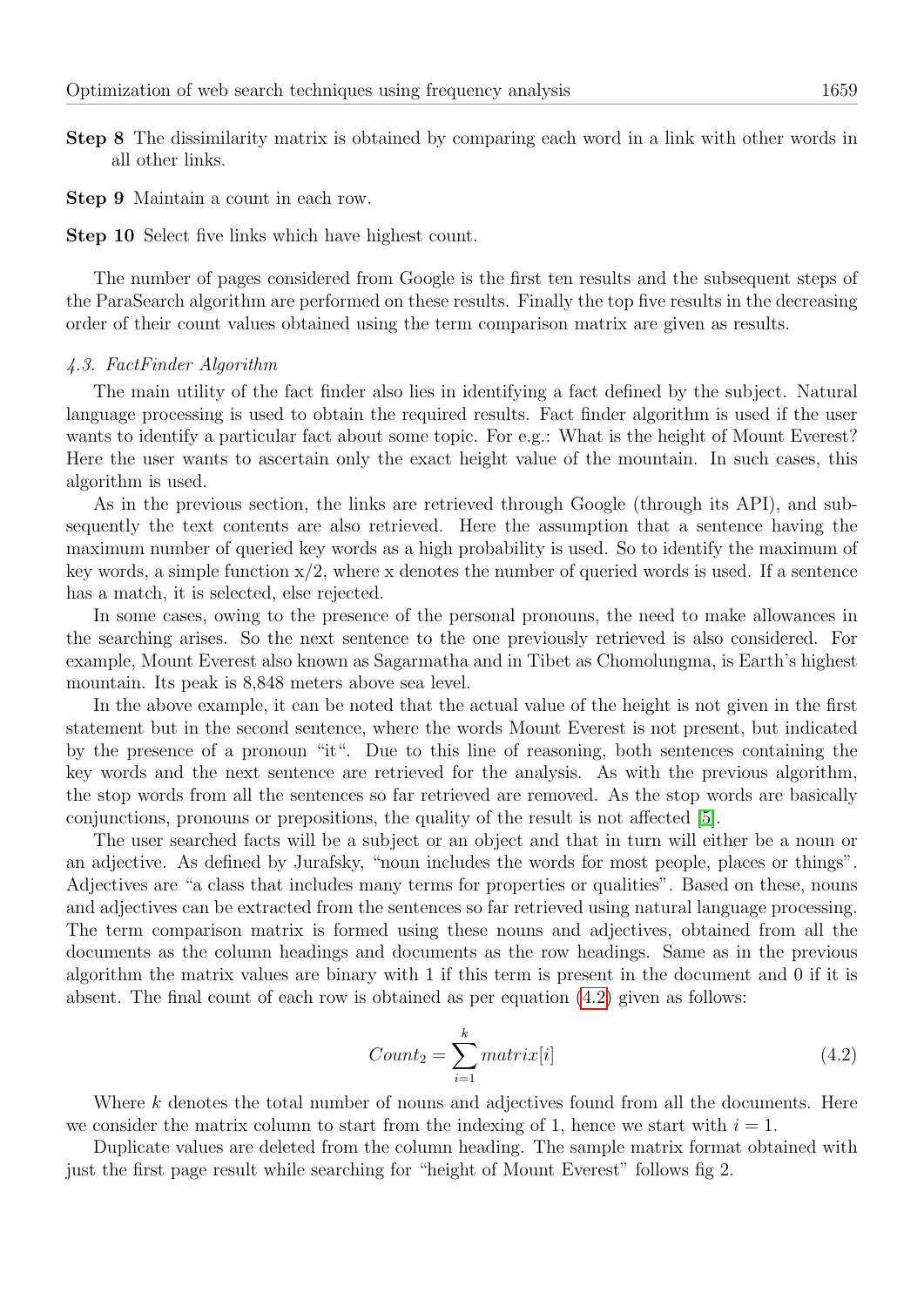| Table 9. Format of term comparison matrix for ractringer algorithm |         |  |                              |  |  |  |
|--------------------------------------------------------------------|---------|--|------------------------------|--|--|--|
|                                                                    | Mount   |  | Sagarmatha Chomolungma 8,848 |  |  |  |
|                                                                    | Everest |  |                              |  |  |  |
| Document1                                                          |         |  |                              |  |  |  |
| $\hbar\text{t}$ ps://en.wikipedia.org/wiki/Mount_Everest           |         |  |                              |  |  |  |

Table 3: Format of term comparison matrix for FactFinder algorithm

The number of nouns and adjectives may be different in different documents. The documents having the highest count value in descending order is identified and the links are displayed to the user. Here, by comparing with different websites, if a fact is present in multiple websites, it is considered as being true. Hence those web sites are selected as being trust worthy with regard to the facts being searched. The algorithm for FactFinder is given in a step wise manner,

Step 1 Read the input.

Step 2 Based on the searched words (input) search for the related web pages.

Step 3 Based on the Page Rank algorithm retrieve top ten web page links.

Step 4 Retrieve the sentence containing the words searched from each link.

- Step 5 In the extracted sentences of each link,
	- 1. Remove the whitespaces
	- 2. Remove the tab spaces
	- 3. Remove the punctuation marks
	- 4. Remove the stop words(pronouns, conjunctions, etc.)
	- 5. Transform the characters to lower case
- Step 6 We will obtain only the nouns and adjectives in each link using NLP. Using that, form dissimilarity matrix.
- Step 7 The dissimilarity matrix is formed in such a way that links are arranged row wise and the key words are arranged as attributes.
- Step 8 The dissimilarity matrix is obtained by comparing each word in a link with other words in all other links.
- Step 9 Maintain a count in each row.

The number of pages considered from Google is the first ten results and the subsequent steps of the FactFinder algorithm are performed on these results. Finally the top five results in the decreasing order of their count values obtained using the term comparison matrix are given as results.

Step 10 Select five links which have highest count.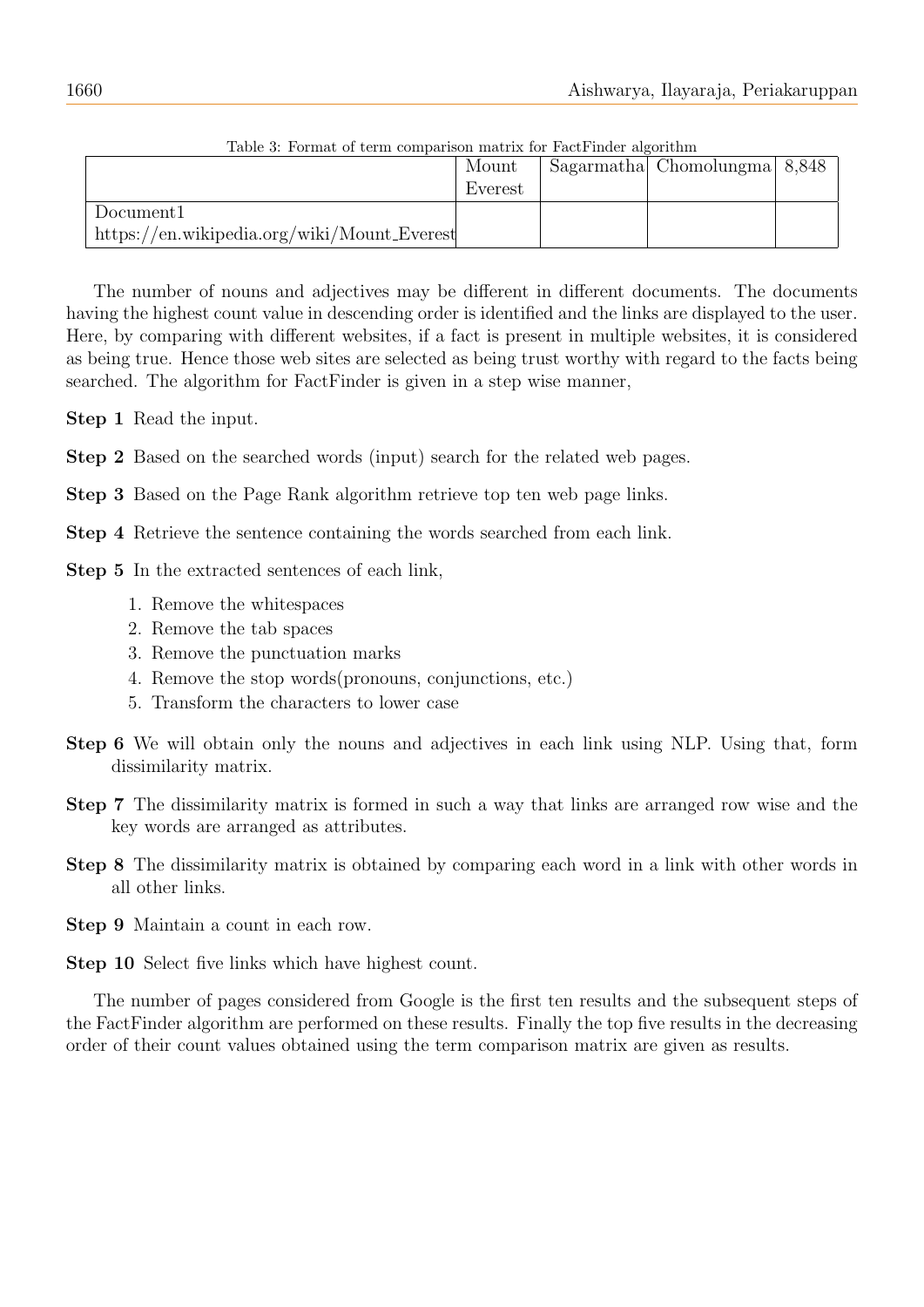

<span id="page-6-1"></span>Figure 1: Precision measure of Bing vs Google vs ParaSearch

#### <span id="page-6-0"></span>5. Experimental Results and Analysis

In this section, experiments which show the effectiveness of the algorithms are presented. The measures of precision and recall are used to measure the effectiveness of ParaSearch and FactFinder. The searches are compared against the existing Google search and Bing search.

Precision and recall are the basic measures used in evaluating search strategies. Precision is the ratio [\[7\]](#page-8-9) of the number of relevant records retrieved to the total number of irrelevant and relevant records retrieved. Recall is the ratio of relevant records retrieved to the total number of relevant records in the data base. There exists an inverse relation between precision and recall.

A large number of terms using ParaSearch [\[8\]](#page-8-10), Google [\[9,](#page-8-11) [10\]](#page-8-1) and Bing [\[11\]](#page-8-12) are searched and the results are obtained. When the graph was plotted for both precision and recall, a distinct increase in the performance of the proposed ParaSearch algorithm was found.

When general information about Himalayas was searched, the Google search results in its first page had 8 results, out of which only 5 were pertaining to the Himalayas. One was about Himalaya's herbals, the other one was about trekking packages, and the last about Himalayan cosmetics. When, the same keyword was searched in Bing, 8 results were found, with only 4 results giving out actual facts about the mountain, while 1 was a dictionary definition of the word, 3 of them were about trekking and travel party. This same keyword when searched using ParaSearch, 4 results were found and all 5 were pertaining to the information about the mountain ranges.

This method was repeated in random using Google, Bing and ParaSearch, a distinctive improvement was found in the performance of the proposed FactFinder algorithm as against Google and Bing. When comparing ParaSearch, Bing and Google, ParaSearch has an increase of 76% precision over Google search engine and 36% over Bing search engine and a decrease of 24% recall over Google and 32% decrease over Bing as indicated in figure [1.](#page-6-1) Precision and recall have an inverse relationship, so the increase in precision may have prompted the decrease in recall values shown in figure [2.](#page-7-0)

While searching for the height of the Mount Everest using Google, Bing and FactFinder, the height values obtained are tabulated below [4.](#page-7-1)

In some searches the first page had only less number of results [\[12,](#page-8-0) [13\]](#page-8-13), hence ∗ is used to fill the gaps in table [4.](#page-7-1)From the above tabulated values, it can be noted that the fact finder algorithm performed better than the Google's page rank or Bing search. On searching using the three algorithms with different queries, the results were tabulated, and the graphs subsequently obtained for precision or recall values show a substantial increase in the performance of the FactFinder. When comparing FactFinder, Bing and Google, FactFinder has an increase of 31% precision over Google search engine and 10% over Bing search engine and a decrease of 42% recall over Google and 43% decrease over Bing as indicated in figure [3.](#page-7-2)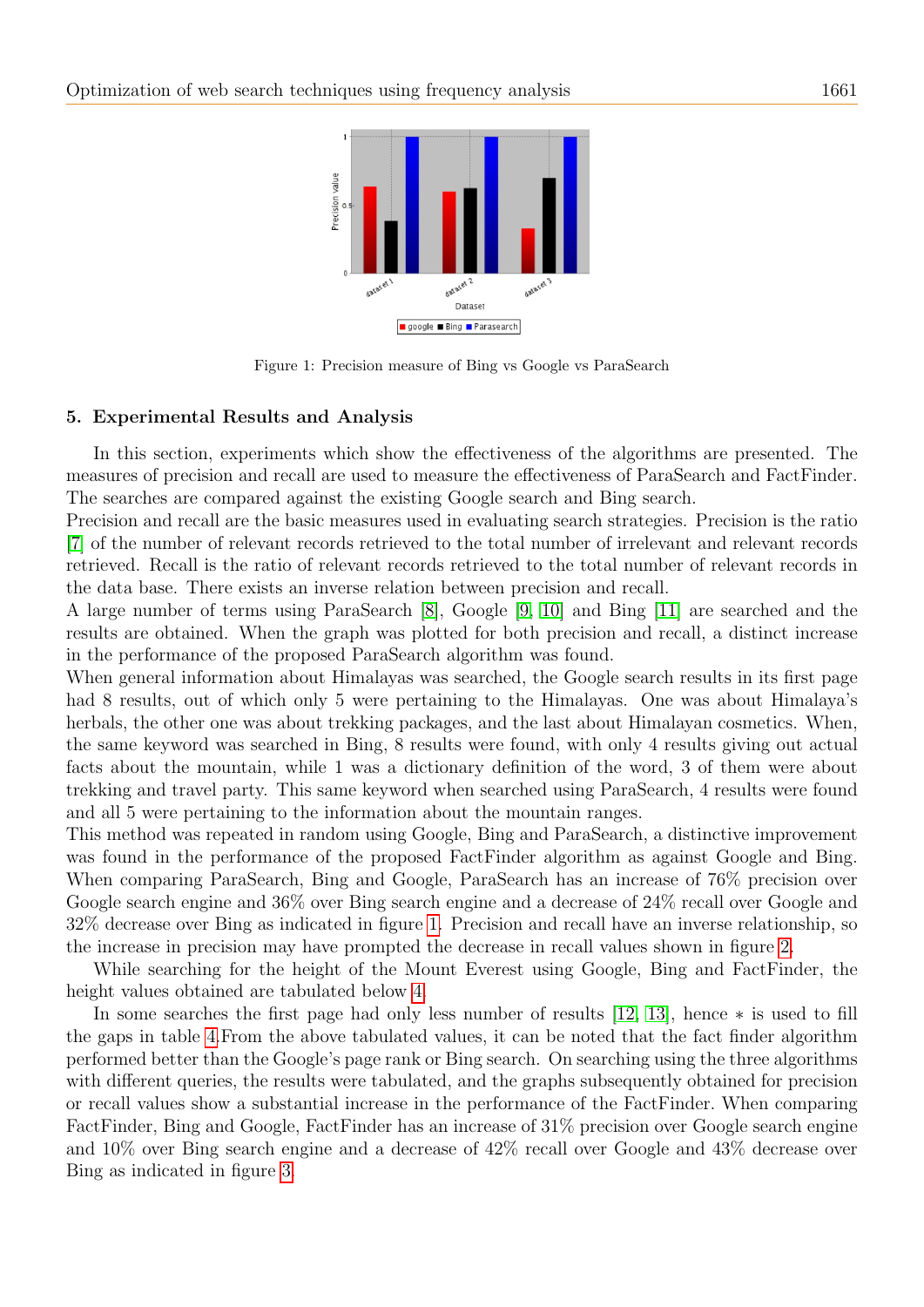

<span id="page-7-0"></span>Figure 2: Recall measure of Bing vs Google vs ParaSearch

<span id="page-7-1"></span>

| Google | Bing  | FactFinder |
|--------|-------|------------|
| 29029  | 29000 | 29029      |
| 29002  | 29029 | 29029      |
| 29029  | 29035 | 29029      |
| 26000  | 27000 | 29029      |
| 29029  | 8850  | 29029      |
| 29029  | 29029 | $^\ast$    |
| $\ast$ | 28000 | $^\ast$    |

Table 4: Format of term comparison matrix for FactFinder algorithm



Figure 3: Precision measure of Bing vs Google vs FactFinder

<span id="page-7-2"></span>

Figure 4: Recall measure of Bing vs Google vs FactFinder